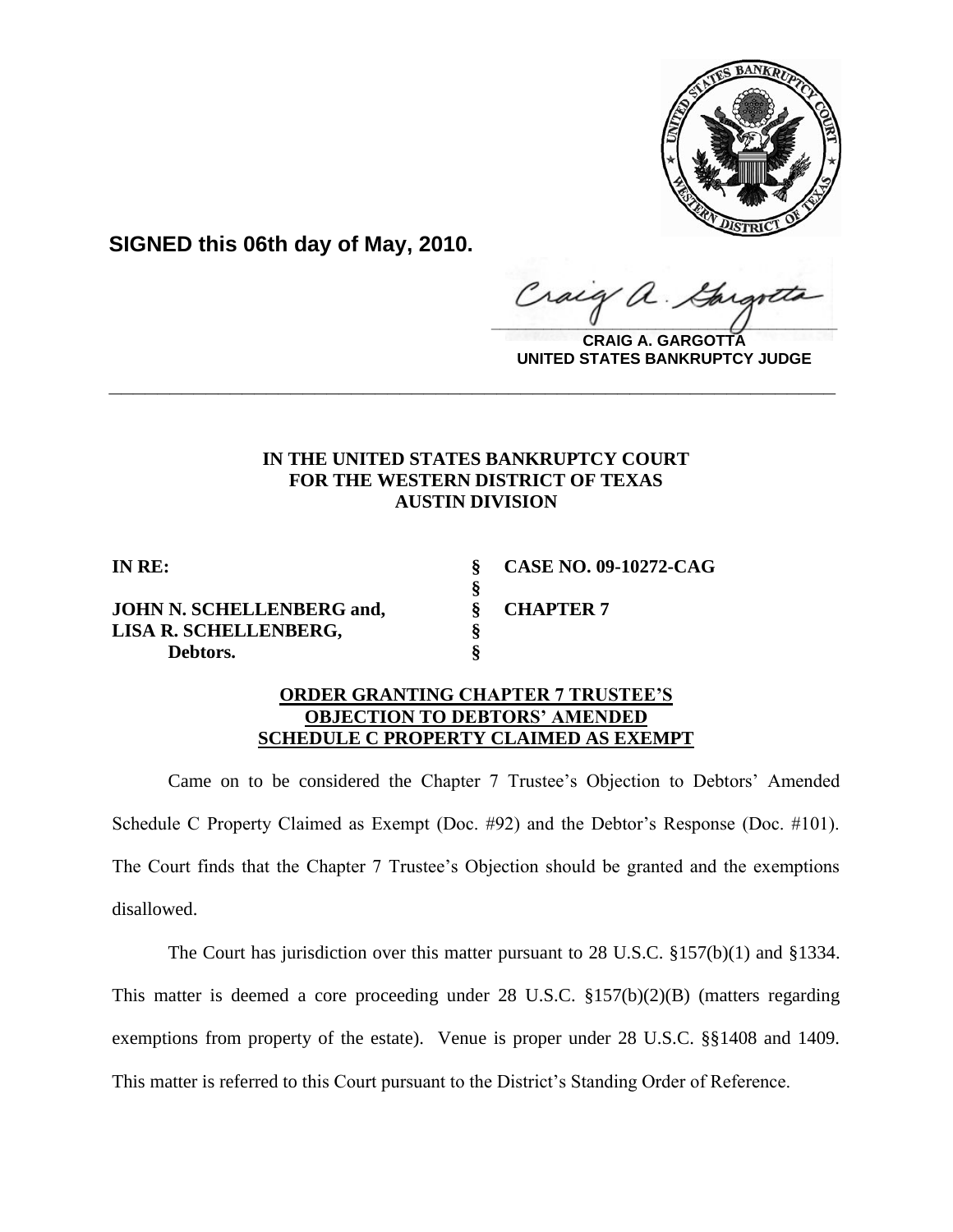## **BACKGROUND**

The Debtors filed a Chapter 13 petition for relief on February 2, 2009. The purpose of the filing was to protect from foreclosure a horse ranch that the Debtors had built that was to serve as the Debtors' homestead and horse training business. The Debtors had borrowed \$772,000 from First State Bank of Central Texas ("FSBCT") on or about August 10, 2006. *See*  FSBCT's Motion for Relief from Stay (Doc. #7). The Note was renewed and extended twice. The Note matured on September 6, 2008. As such, on the date of petition, the Debtors owed the full amount of the Note plus accrued interest in the amount of \$802,045.06.

At the hearings on FSBCT's Motion for Relief from Stay, Mrs. Schellenberg testified that it was her life's dream and ambition to operate a horse business. She further testified that the Chapter 13 filing was to halt foreclosure and to find alternative financing. The Debtors were unable to find alternative financing and the Court granted FSBCT's Motion for Relief from Stay which allowed FSBCT to conduct a foreclosure on August 4, 2009.

On or about March 5, 2009, the Debtors filed their Schedules. The Debtors' homestead property was listed as exempt with a value that exceeded the debt by roughly \$575,000. As is customary with nearly all bankruptcy filings in Texas, the Debtors claimed state exemptions pursuant to 11 U.S.C.  $\S 522(b)(3)$ . As such, under TEX. CONST. PROP. CODE  $\S 841.001$ -.002, the Debtors' homestead property was completely exempted.

After FSBCT conducted its foreclosure, the Debtors converted their case to Chapter 7 on September 10, 2009 (Doc. #78). The Debtors then filed Amended Schedules on October 30, 2009 (Doc. #88). The Debtors switched the basis of their exemptions to federal exemptions under 11 U.S.C.  $\S522(b)(2)$ . Notably, the Debtors did not list their homestead property or its purported equity in their Amended Schedules because the property had been foreclosed.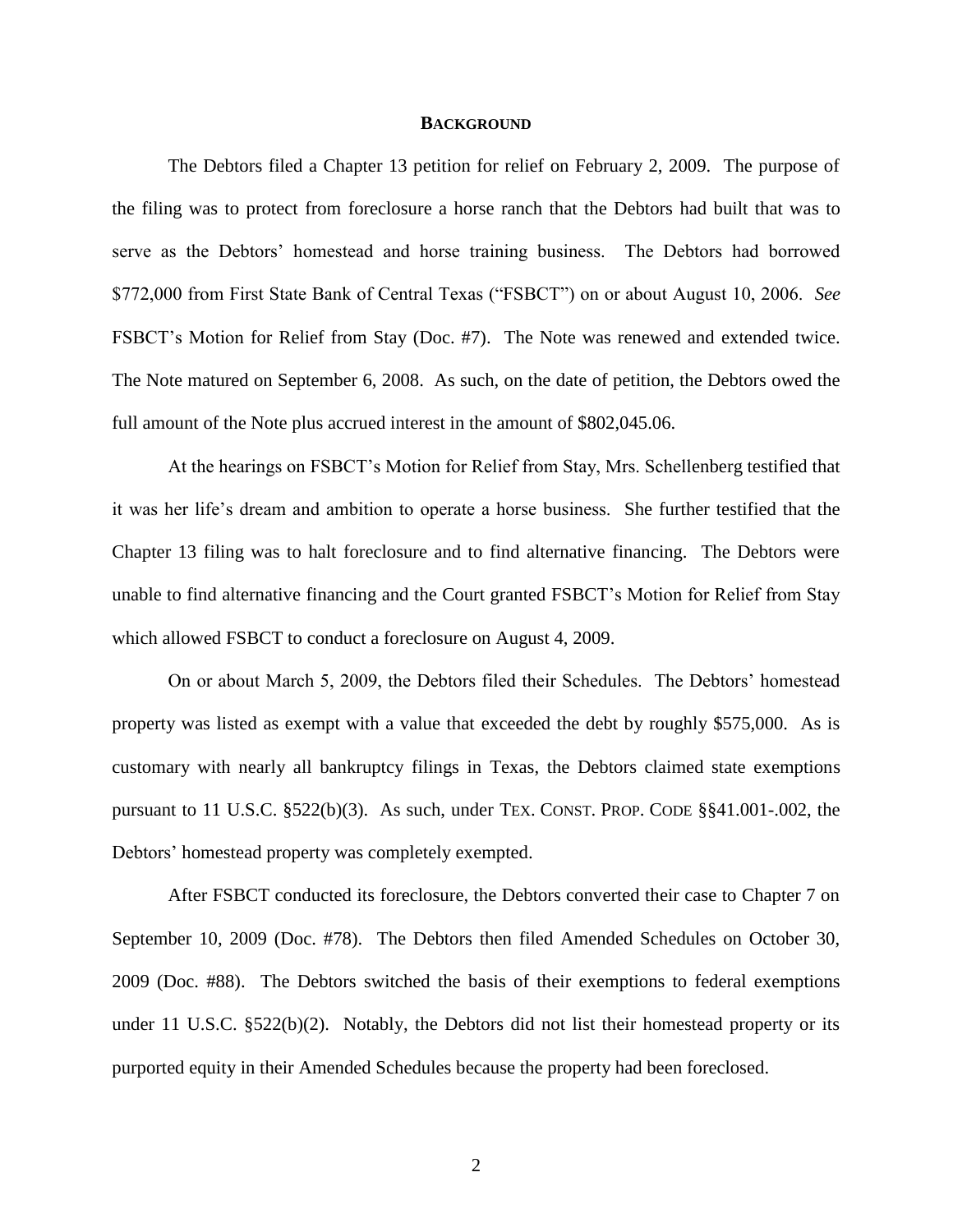Because the Debtors had switched from state to federal exemptions upon conversion to Chapter 7, and also because the Debtors no longer claimed a homestead exemption, the Debtors were able to exempt property after conversion to Chapter 7 that the Debtors did not exempt when they filed Chapter 13. Specifically, the Debtors now have exempted four checking and one savings account in the aggregate amount of \$3,068.55. Further, they have exempted a personal injury award with a stated recovery of \$15,000.10 and some miscellaneous items in the amount of \$225.

The Chapter 7 Trustee filed his Objection to Debtors' Amended Schedule C Property Claimed or Exempt on November 25, 2009 (Doc. #92). The Chapter 7 Trustee does not dispute the Debtors' right to file amendments to their Schedules. See Fed.R.Bankr.P. 1009(a).<sup>1</sup> That said, the Trustee argues that the Debtors have already removed real property from the bankruptcy estate by exempting the real property under Section 522(b)(3). In doing so, the Debtors also removed the purported equity of over \$568,000 in the property. The fact that the property was foreclosed upon does not change the real property's exempt status. Now the Debtors wish to exempt even more property from the estate by using federal exemptions. The Trustee asserts that switching exemptions is prejudicial to creditors.

The Debtors contend that there is no prejudice to the Chapter 7 Trustee because the Debtors claim that the Fifth Circuit focuses on whether there is prejudice to a creditor who relied on the Debtors' exemptions before conversion. *See In re Williamson*, 804 F.2d 1355, 1358 (5th

 $\overline{a}$ 

 $<sup>1</sup>$  Fed.R. Bankr.P. 1009(a) states that:</sup>

<sup>(</sup>a) General right to amend

A voluntary petition, list, schedule, or statement may be amended by the debtor as a matter of course at any time before the case is closed. The debtor shall give notice of the amendment to the trustee and to any entity affected thereby. On motion of a party in interest, after notice and a hearing, the court may order any voluntary petition, list, schedule, or statement to be amended and the clerk shall give notice of the amendment to entities designated by the court.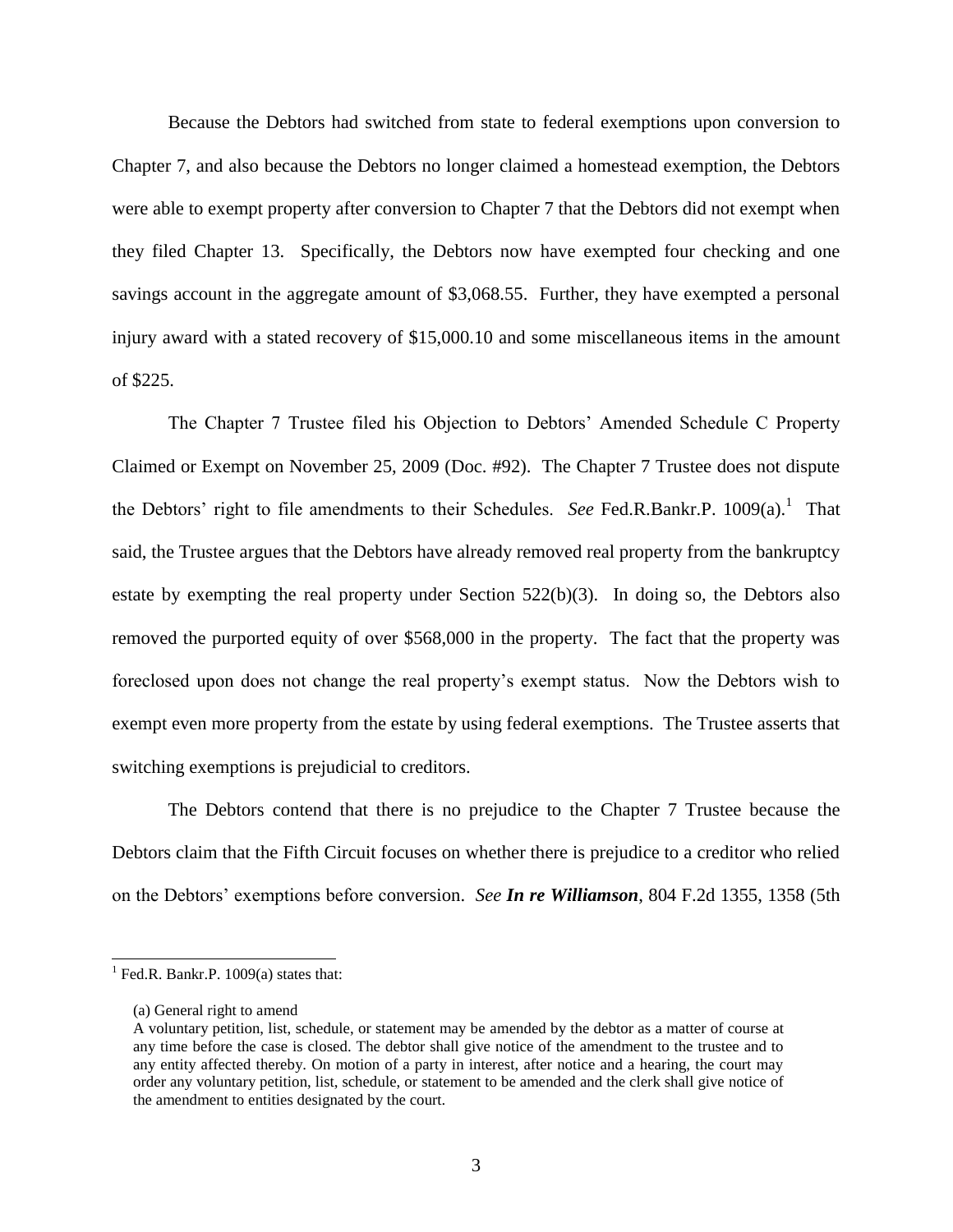Cir. 1986). As such, because the Chapter 7 Trustee was not a party during the Chapter 13 bankruptcy, there can be no detrimental reliance by the Chapter 7 Trustee. Moreover, the Debtors contend there is no prejudice to the Chapter 13 Trustee because she cannot liquidate property.

Also, the Debtors that contend even if the Court were to analyze the matter from the perspective of a hypothetical unsecured creditor, there is still no prejudice because it was unlikely that the Debtors could have sold their homestead for the stated equity. Moreover, FSBCT did foreclose on the property, leaving no equity to anyone. The Debtors also contend that there has been no showing that any party/creditor detrimentally relied on the Debtors' initial exemptions such that they are prejudiced by the amended exemptions.

## **ANALYSIS**

The Chapter 7 Trustee is correct in his arguments. The Fifth Circuit held in *In re Williamson*, 804 F.2d 1355, 1358 (5th Cir. 1986) that exemptions, for purposes of when they are determined in a case converted from Chapter 11 to Chapter 7, are determined on the petition date. The Fifth Circuit did, however, recognize that amendments under Rule 1009 are liberally construed if there was no bad faith or prejudice to creditors. *Id.* Similarly, in *In re Sandoval*, 103 F.3d 20 (5th Cir. 1997), the Fifth Circuit held that a homestead exemption in a case converted from Chapter 13 to Chapter 7 is determined on the petition date.

This Court was required to analyze whether a debtor could amend its petition from a small business debtor case to simply a Chapter 11 case after denying confirmation in *In re Save Our Springs*, 393 B.R. 452 (Bankr. W.D. Tex. 2008) ("SOS"). At issue as well in SOS was the ability to amend a petition under Rule 1009(a). This Court noted the prejudice to the objecting party in SOS under the doctrine of judicial estoppel and equitable estoppel. The Court found that in applying the Fifth Circuit's holdings in *Williamson* and *Sandoval* to SOS that it would be